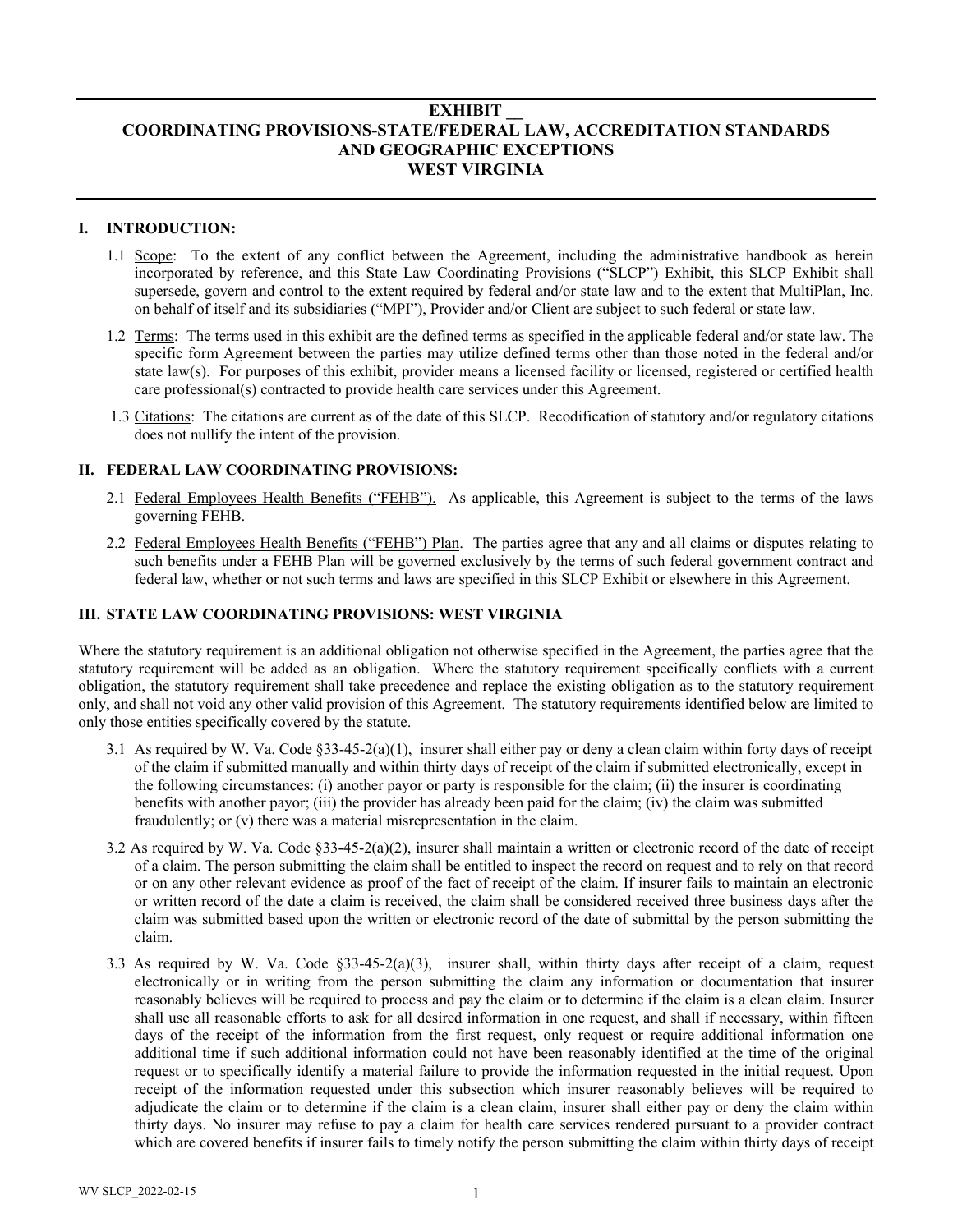of the claim of the additional information requested unless such failure was caused in material part by the person submitting the claims.

- 3.4 As required by W. Va. Code §33-45-2(a)(4), interest, at a rate of ten percent per annum, accruing after the forty-day period provided in W. Va. Code §33-45-2(a)(1), owing or accruing on any claim under any provider contract or under any applicable law, shall be paid and accompanied by an explanation of the assessment on each claim of interest paid, without necessity of demand, at the time the claim is paid or within thirty days thereafter.
- 3.5 As required by W. Va. Code  $\S 33-45-2(a)(5)$ , insurer shall establish and implement reasonable policies to permit any provider with which there is a provider contract:
	- (A) To promptly confirm in advance during normal business hours by a process agreed to between the parties whether the health care services to be provided are a covered benefit; and
	- (B) To determine insurer's requirements applicable to provider (or to the type of health care services which provider has contracted to deliver under provider's contract) for: (i) Precertification or authorization of coverage decisions; (ii) Retroactive reconsideration of a certification or authorization of coverage decision or retroactive denial of a previously paid claim; (iii) Provider-specific payment and reimbursement methodology; and (iv) Other provider-specific, applicable claims processing and payment matters necessary to meet the terms and conditions of the provider contract, including determining whether a claim is a clean claim.
	- (C) Insurer shall make available to provider within twenty business days of receipt of a request, reasonable access either electronically or otherwise, to all the policies that are applicable to provider or to particular health care services identified by provider. In the event the provision of the entire policy would violate any applicable copyright law, insurer may instead comply with this subsection by timely delivering to the provider a clear explanation of the policy as it applies to provider and to any health care services identified by provider.
- 3.6 As required by W. Va. Code §33-45-2(a)(6), insurer shall pay a clean claim if insurer has previously authorized the health care service or has advised provider or enrollee in advance of the provision of health care services that the health care services are medically necessary and a covered benefit, unless:
	- (A) The documentation for the claim provided by the person submitting the claim clearly fails to support the claim as originally authorized; or
	- (B) Insurer's refusal is because: (i) Another payor or party is responsible for the payment; (ii) Provider has already been paid for the health care services identified on the claim; (iii) The claim was submitted fraudulently or the authorization was based in whole or material part on erroneous information provided to the insurer by provider, enrollee, or other person not related to insurer; (iv) The person receiving the health care services was not eligible to receive them on the date of service and insurer did not know, and with the exercise of reasonable care could not have known, of the person's eligibility status (v) There is a dispute regarding the amount of charges submitted; or (vi) The service provided was not a covered benefit and insurer did not know, and with the exercise of reasonable care could not have known, at the time of the certification that the service was not covered.
- 3.7 As required by W. Va. Code §33-45-2(a)(7)(A) & (C)insurance company may not retroactively deny a previously paid claim unless: **(i)** The claim was submitted fraudulently; **(ii)** The claim contained material misrepresentations; **(iii)** The claim payment was incorrect because the provider was already paid for the health care services identified on the claim or the health care services were not delivered by provider; **(iv)** Provider was not entitled to reimbursement; **(v)** The service provided was not covered by the health benefit plan; or **(vi)** The insured was not eligible for reimbursement. A health plan may retroactively deny a claim for the reasons set forth in W. Va. Code  $\S 33-45-2(a)(7)(A)(iii)$ , (iv), (v) and (vi) for a period of one year from the date the claim was originally paid. There shall be no time limitations for retroactively denying a claim for the reasons set forth W. Va. Code  $\S 33-45-2(a)(7)(A)(i)$  and (ii).
- 3.8 As required by W. Va. Code §33-45-2(a)(7)(B), a provider to whom a previously paid claim has been denied by a health plan in accordance with W. Va. Code §33-45-2(a)(7) upon receipt of notice of retroactive denial by the plan, shall notify the health plan within forty days of the provider's intent to pay or demand written explanation of the reasons for the denial.
	- (i) Upon receipt of explanation for retroactive denial, provider shall reimburse the plan within thirty days for allowing an offset against future payments or provide written notice of dispute.
	- (ii) Disputes shall be resolved between the parties within thirty days of receipt of notice of dispute.
	- (iii) Upon resolution of dispute, provider shall pay any amount due or provide written authorization for an offset against future payments.

## **IV. ACCREDITATION STANDARDS COORDINATING PROVISIONS:**

There are no Accreditation Standards Coordinating Provisions at this time.

## **V. GEOGRAPHIC EXCEPTIONS COORDINATING PROVISIONS:**